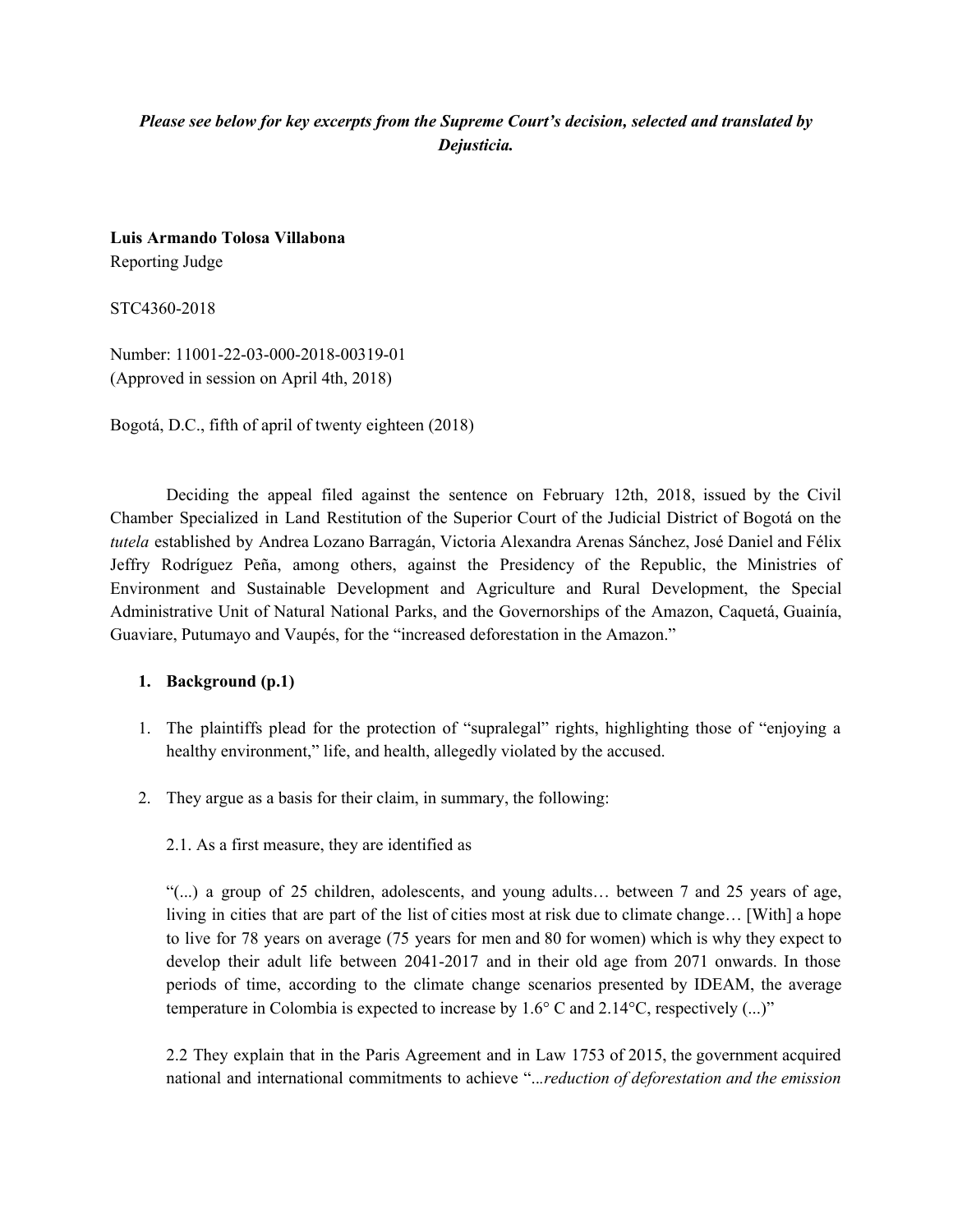*of greenhouse gases in a context of climate change…*" among which, the obligation to "reduce the net rate of deforestation to zero in the Colombian Amazon by 2020" stands out.

2.3 Despite the foregoing, they report that in the "early Warning Deforestation Bulletin (AT-D) of the first semester of 2017," jointly prepared by the Ministry of Environment and Sustainable Development and IDEAM, it was concluded that "...the Amazon is the region with the highest AT-D of the country, with 66.2% of the total…"

Additionally, the "*Comprehensive Strategy for Controlling Deforestation and Management of Forests in Colombia,*" reported that the country lost 178,697 hectares in 2016, that is, that deforestation increased by 44% from the figure reported in 2015…" and, of that number, 70,074 hectares were in the Amazon.

They expose the causes of the phenomenon as "*land grabbing (60-65%), illicit crops (20-22%), illegal extraction of mineral deposits (7-8%), infrastructure, agro-industrial crops, and the illegal extraction of wood(*…)"

2.4 They affirm that *"deforestation in the Amazon has consequences not only in that region, but also in the ecosystems of the rest*" of the national territory, among which they list:

"(...) I) The negative alteration of the water cycle; 2) the alteration of the soils to capture and *absorb water when it rains (and the consequent floods that this generates); 3) changes in the water supplies that reach the páramos and that in turn provide water for the cities where the 1 plaintif s live; and 4) global warming due to carbon dioxide emissions that in non-deforestation conditions are stored in forests (...)"*

2.5 According to what is argued, the above is relevant because those convened have not adopted the appropriate measures to deal with this eventuality and, in addition, this has dire consequences for the places of their residence, alternating their living conditions, and cutting off the possibility of "enjoying a healthy environment."

*p. 4-5 lists the main arguments and petitions of the tutela, p. 6-9 includes details about the defendants' response, p.9-10 explain the appeal where the plaintif s argue that a) the tutela is the ideal mechanism for this lawsuit, and b) the deforestation in the Amazon implies an irreparable harm.*

14. Daniel M. Galpern, attached an amicus "on behalf of" James E. Hansen, Director of Climate Science, Awareness and Solutions at the Earth Institute at Columbia University (USA), instating that the aforementioned scientist supported the protection:

<sup>1</sup> Páramo is a special alpine tundra ecosystem in Colombia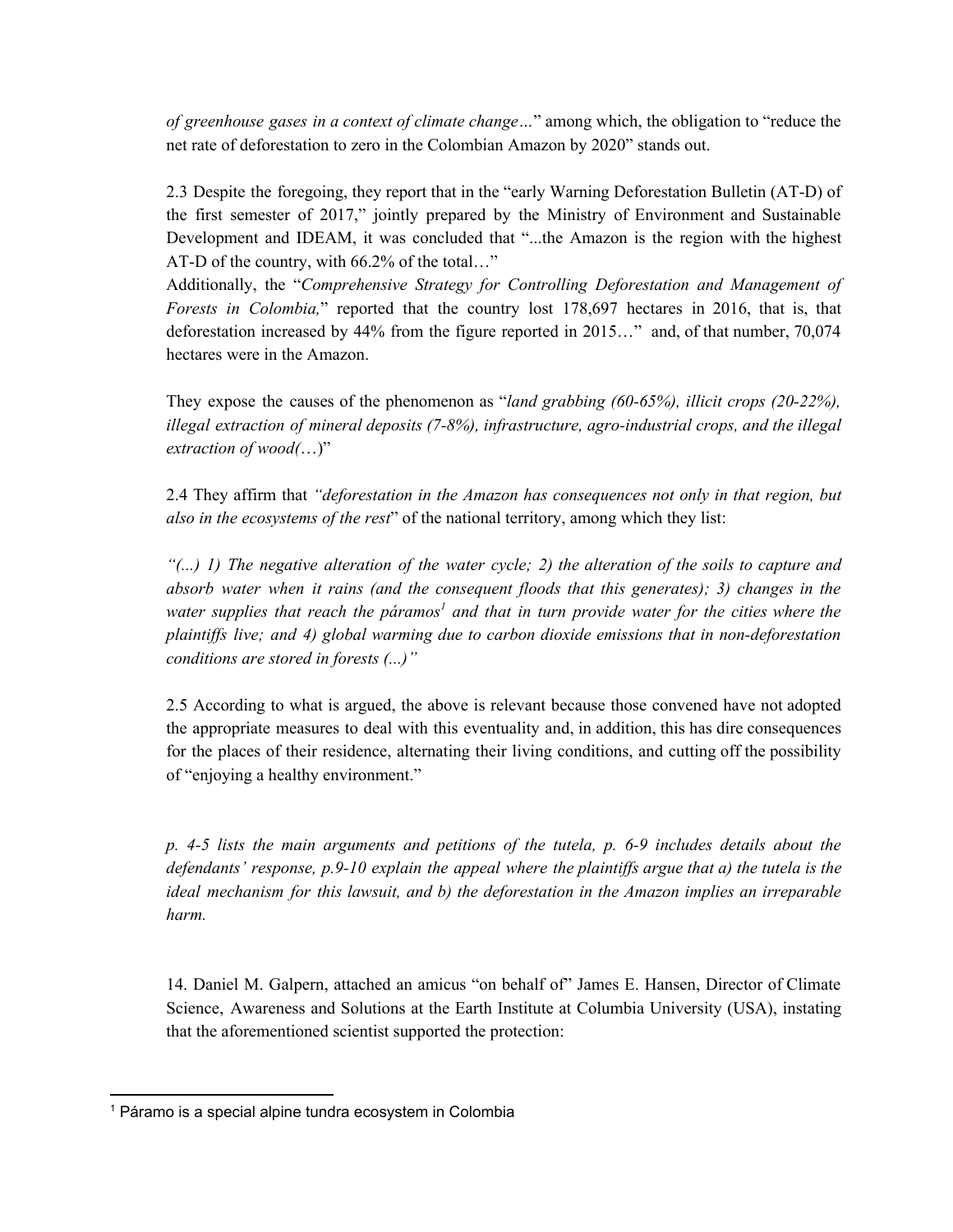"While we are late in acting with purpose to arrest global warming, the precautionary principle still counsels us to act now to avert calamitous climate change before every last detail is fully known (or fully appreciated). Similarly, while sea level rise and ocean acidification derived from deforestation-induced regional and global warming conflicts with the fundamental rights and interests of the present generation, it will impact and thus violate the rights of future generations more severely still."

"Accordingly, the principle of intergenerational equity compels action without further delay so as not to burden disproportionately young persons and future generations. As well, the principles of solidarity, participation, and the best interest of children counsel consideration of interests retained by persons beyond those wielding present political authority. Considered interests, as well, must not be limited to those within the specific region of this Court's usual jurisdiction. Neither should they be limited to those of the present generation."

## **2. Consideraciones (p.10)**

*p. 10-13 discusses procedural details regarding the tutela process. In the first ruling, the District Court argued that the tutela was not an adequate mechanism to file this particular action because of the* collective nature of the problem. However, a tutela can be filed as long as it i) shows the connection between the violation of collective and fundamental or individual rights, ii) the person filing the tutela is the person directly affected, iii) the violation of a fundamental right is not hypothetical but fully proved, *and iv) the judicial order must be oriented towards restoring individual rights, and not collective ones.*

(p. 13)

By virtue of what has been said, it can be preached, that the fundamental rights of life, health, the minimum subsistence, freedom, and human dignity are substantially linked and determined by the environment and the ecosystem. Without a healthy environment, subjects of law and sentient beings in general will not be able to survive, much less protect those rights, for our children or for future generations. Neither can the existence of the family, society or the state itself be guaranteed.

The increasing deterioration of the environment is a serious attack on current and future life and on other fundamental rights; it gradually depletes life and all its related rights. The inability to exercise the fundamental rights to water, to breathe pure air, and to enjoy a healthy environment is making Colombians sick. It also increases the lack of fresh water and decreases the ability to enjoy a dignified life.

Therefore, in this case, the exceptional proceeding of the *tutela* is sufficiently demonstrated to resolve in depth the problems raised, because the jurisprudential assumptions for this purpose are met, given the connectedness of the environment with fundamental rights.

(...)

p. 15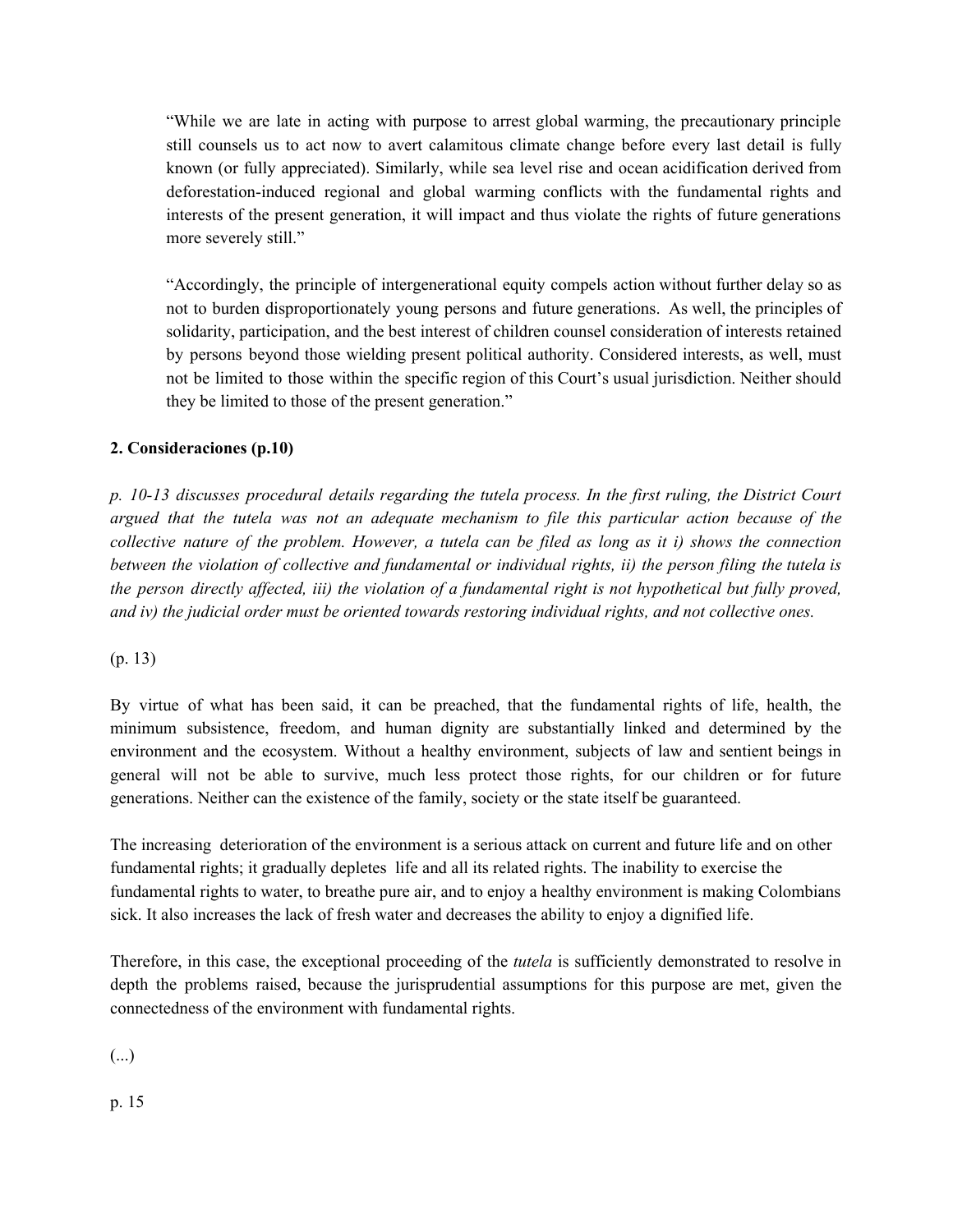4. Due to multiple simultaneous causes, derived, connected, or isolated, that negatively impact the ecosystem, environmental issues occupy a prominent place on the international agenda, not only of scientists and researchers, but also of politicians, the common people and, naturally, judges and lawyers. Day to day the news, articles and reports of different tiers presenting the gravity of the planetary conditions are abundant. There is a growing threat to the possibility of existence of human beings.

These imminent dangers are evident in phenomena such as the excessive increase of temperatures, the thawing of the poles, the massive extinction of animal and plant species, the increasingly frequent occurrence of meteorological events and disasters outside margins previously considered normal. There are unusual and unforeseen rainy seasons, permanent droughts, hurricanes or destructive tornadoes, strong and unpredictable tidal waves, draining rivers, increasing disappearance of species, etc.

(...)

p. 16

Humanity is the main actor responsible for this scenario, as its global hegemonic position led to the adoption of an anthropocentric and selfish model, whose characteristic features are harmful to environmental stability, namely: i) the excessive demographic growth; ii) the adoption of a rapid development system guided by consumerism and the current political-economic systems; and iii) the excessive exploitation of natural resources.

(...)

p. 18

We are all obligated to stop exclusively thinking about our self-interest. We must consider the way in which our daily actions and behaviors affect society and nature. In the words of Peces-Barba, we must shift from "private ethics," focused on private goods, to "public ethics," understood as the implementation of moral values that aim to achieve a particular notion of social justice.

(...)

5.2 The protection of fundamental rights not only involves the individual, but implicates the "other." The neighbor is otherness; its essence, the other people that inhabit the planet, also include other animal and plant species. But in addition, this includes the unborn, who also deserve to enjoy the same environmental conditions that we have.

5.3 The environmental rights of future generations are based on the (i) ethical duty of the solidarity of the species and (ii) on the intrinsic value of nature.

(...)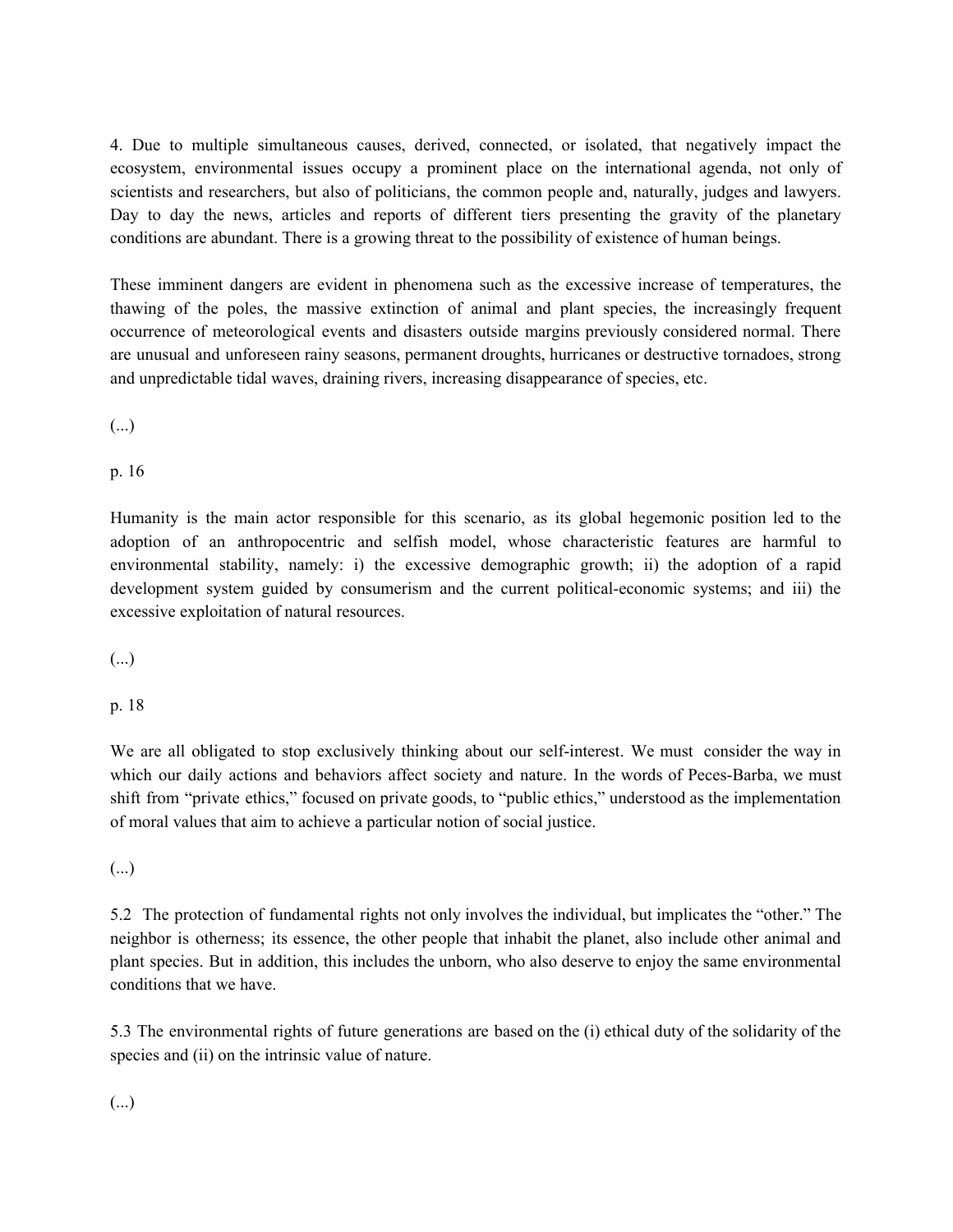#### p.20

The first is explained by the fact that natural resources are shared by all inhabitants of Planet Earth, and by their descendants or future generations who do not yet have a physical hold of them, but who are tributaries, recipients, and owners of them, even if they, in a contradictory way, are increasingly insufficient and limited. Thus, without an equitable and prudent approach to consumption, the future of humankind may be compromised due to the scarcity of essential life resources. In this way, solidarity and environmentalism are "related until they become the same.

## (...)

The second transcends the anthropocentric perspective, and focuses on "ecocentric- anthropic" criteria, which places the human being on par with the environmental ecosystem, whose purpose is to avoid arrogant, dismissive, and irresponsible treatment of the environmental resources, and its entire context, to satisfy materialistic ends, without any protectionist or conservationist respect.

(...)

## p. 21

What has been stated then, develops a binding legal relationship regarding the environmental rights of future generations, such as an "om*ission," whose impact translates into a limitation to the freedom of action of present generations, while simultaneously implicitly demanding new burdens of environmental* commitments, to the extent that they take on the care and stewardship of natural resources and the future *world.*

## p. 22

6. In view of the foregoing, numerous regulations have emerged in the international field, *hard and soft law,* which constitute a global ecological public order and serves as guiding criteria for national legislation, as to resolve citizen complaints on the destruction of our habitat, in favor of the protection of the subjective rights of people, of present and future generations.

The most relevant legal instruments are the following:

*(6.1 discusses the International Covenant on Economic, Social and Cultural Rights, 6.2 discusses the Convention on the Prohibition of Military or Any Other Hostile Use of Environmental Modification Techniques as well as the additional protocol to the Geneva Convention and 6.3 discusses the Stockholm Declaration.)*

6.4 The Conference of the United Nations on the Environment and Development held in Rio de Janeiro in 1992: concerted with the objective of "...e*laborating strategies and measures to stop and reverse the*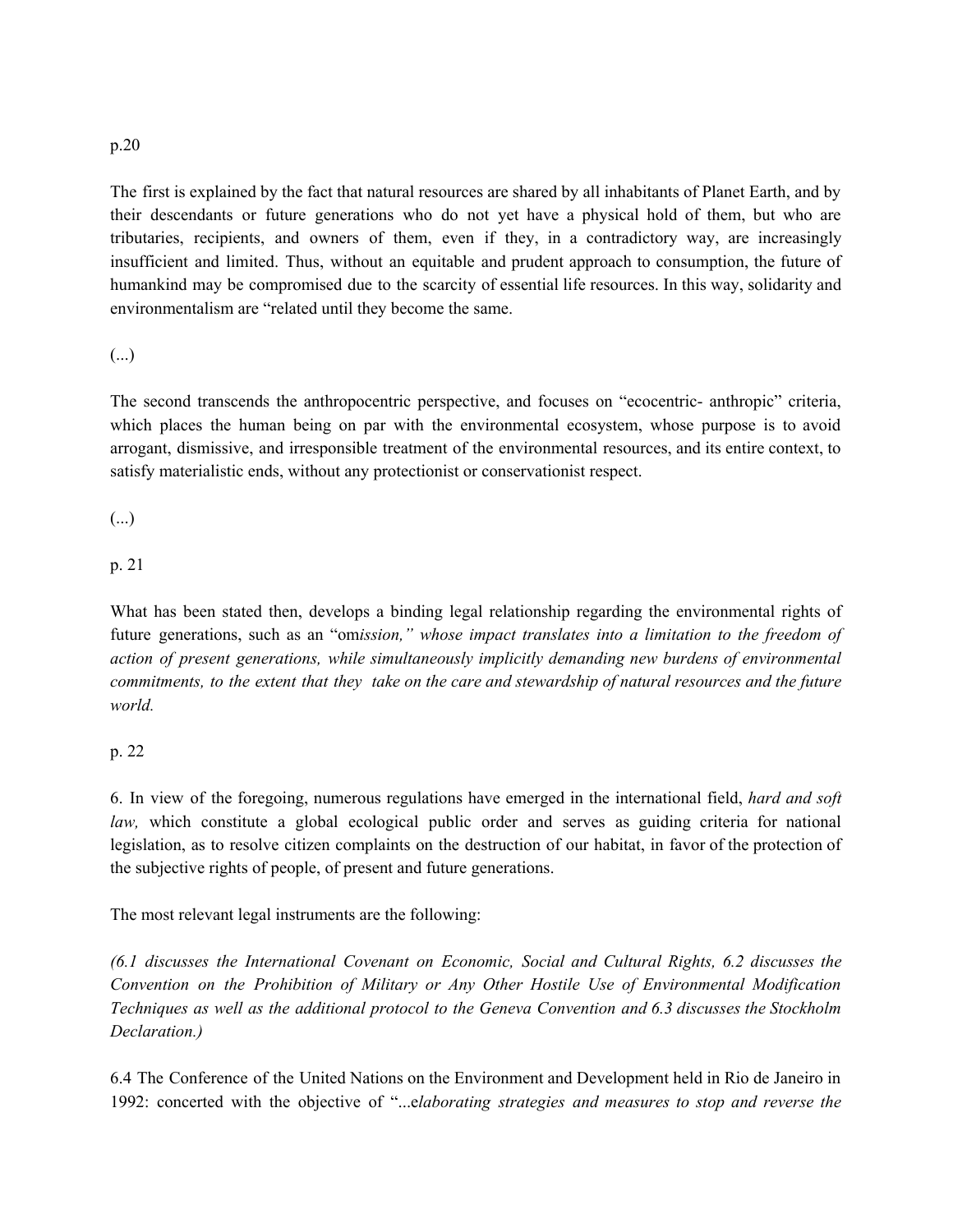effects of environmental degradation in the context of the efforts directed to promote a sustainable and *environmentally balanced environment, carried out both at the international and national levels…"*

6.5 The Framework Convention on Climate Change in Paris 2015: after several unsuccessful attempts to adopt a binding document for the states that consigned the current needs in environmental matters, in Paris this purpose was achieved, as the countries agreed upon:

"*... maintain and promote regional and international cooperation in order to mobilize more vigorous and ambitious action to address the climate, by all parties and by non-parties, including civil society, the private sector, financial institutions, cities and other subnational authorities, local communities and indigenous peoples…"*

Never before has a tool of this type established binding measures to mitigate climate change, requiring countries to make concrete commitments to reduce pollution and the increase of global temperatures.

7. (*Description of 1991 Constitution and its impact on environmental governance*)

The Constitutional Court has played an important role with its pronouncements, and has designed a jurisprudential line welcoming the concepts and advances arising on the subject in the international and academic scene.

In this sense, it has analyzed the Constitution's postulates from a *"green"* perspective, cataloging the Political Charter as an *"Ecological Constitution"* and elevating the environment to the category of fundamental rights.

(...)

p.30

10. The conservation of the Amazon is a national and global obligation, as it is the main environmental axis of the planet, and as such has been called the "*lung of the world*..."

(...)

The international community has generated various commitments to achieve its conservation; the Amazonian Cooperation Treaty (TCA) should be highlighted, as its main objective is the "...*promotion of the harmonious development of the Amazon, and the incorporation of its territories to the respective national economies, which is fundamental for maintaining the balance between economic growth and environmental preservation…"*

Likewise, in the aforementioned Framework Convention on Climate Change in Paris of 2015, where Colombia, among other responsibilities, agreed to reducing "deforestation in the Colombian Amazon";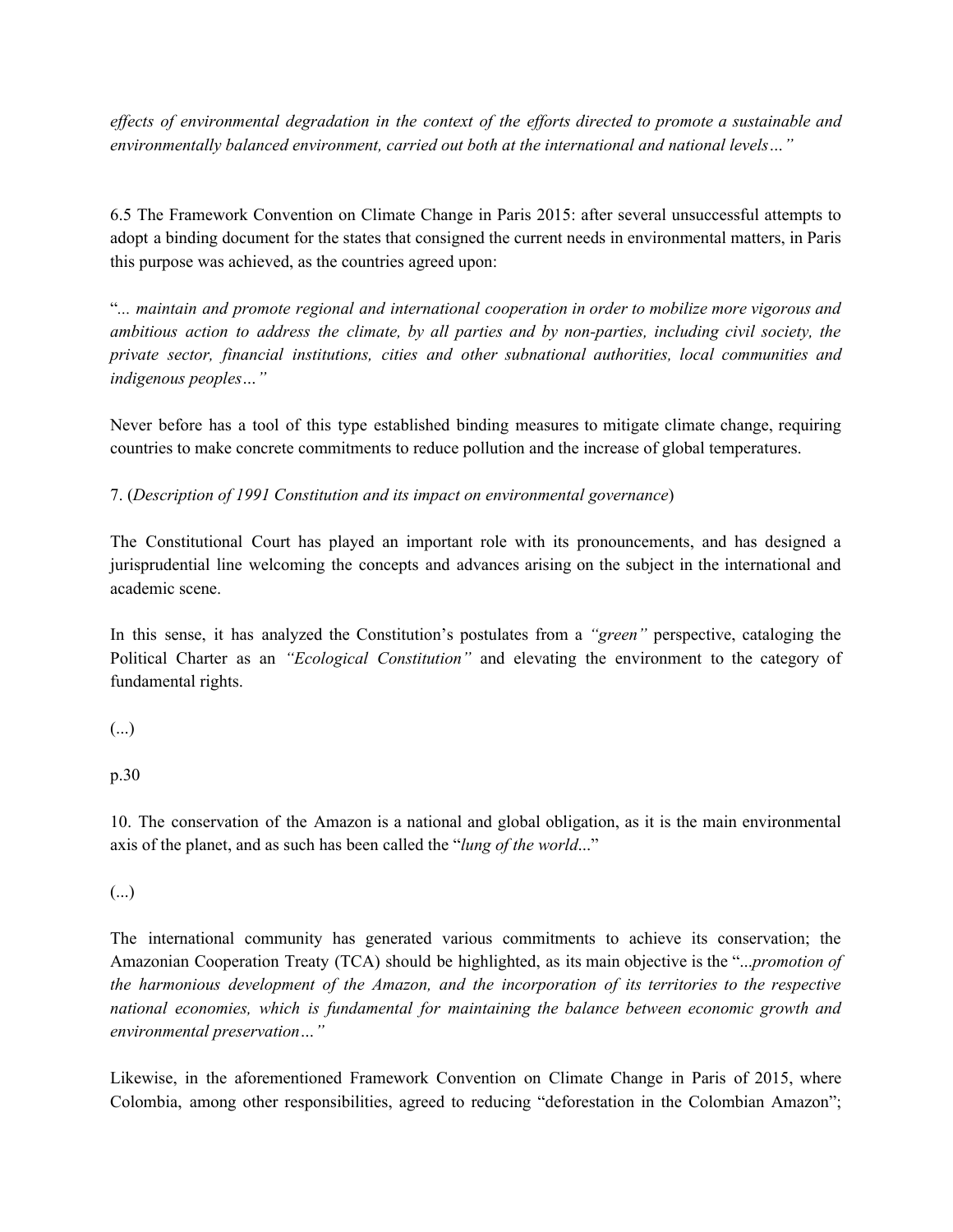and with this purpose promoted the "Sustainable Colombia Initiative" and the "Vision Amazon" Fund, for which the following pillars were agreed upon  $(\ldots)$ 

(...)

p. 34

The factors reviewed directly generate deforestation in the Amazon, causing short, medium, and long term imminent and serious damage to the children, adolescents and adults who filed this lawsuit, and in general, all inhabitants of the national territory, including both present and future generations, as it leads to rampant emissions of carbon dioxide (CO2) into the atmosphere, producing the greenhouse gas effect, which in turn transforms and fragments ecosystems, altering water sources and the water supply for population centers and land degradation.

To this we must add the threat that deforestation brings to the species of flora and fauna native to that region, as highlighted by various reports from expert organizations, where it is specified that about 57% of tree species are in danger, including animals such as the jaguar or the Andean bear, for example.

This previous reality, in contrast with the legal environmental principles of i) precaution; intergenerational equity; and (iii) solidarity, leads the Court to conclude the following:

11.1 Relative to the first of the aforementioned principles, there is no doubt that there is a risk of damage, given that according to the IDEAM, the increase in GHG emissions resulting from deforestation in the Amazon forest would generate an increase in Colombia's temperature between "*0.7 and 1.1 degrees Celsius between 2011 and 2040,*" while for the period "*between 2041 and 2070*", the estimates indicate an increase between *"1.4 and 1.7"* degrees Celsius, to reach 2.7 degrees Celsius *"in the period between 2071 and 2100*."

Likewise, the mass reduction of the Amazon forest would break the ecosystem connection with the Andes, causing the probable extinction or threat of the subsistence of species inhabiting that corridor, generating "*damage in its ecological integrity*."

Additionally, according to the IDEAM, GHG emissions due to deforestation would result in two main types of consequences related to rainfall. First, an increase in several regions of the country, a situation that would trigger an increase in water levels and thus, in runoff, spreading polluting agents coming from water. Second, a deficit in other departments, causing a reduction in the water supply, as well as prolonged droughts.

The irreversibility of the damage and the scientific certainty, both additional components of the precautionary principle, are also evident since the GHG emitted from deforestation, constitutes 36% of the forestry sector, rapidly becoming an uncontrollable component of CO2 emissions; information supported, in detail, by the studies conducted by the IDEAM, the Ministry of Foreign Affairs, the Ministry of Environment and Sustainable Development, the UNDP, and many others.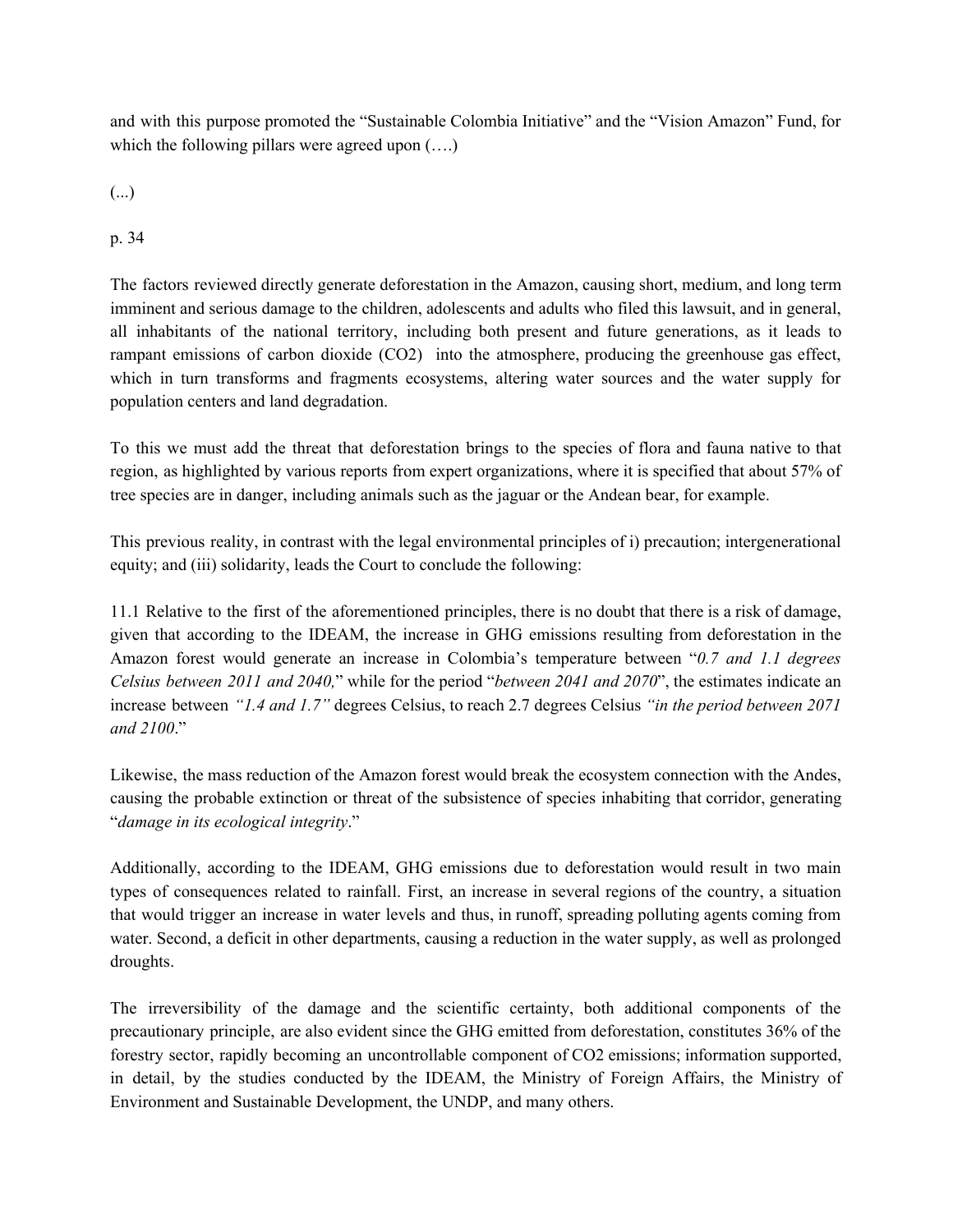11.2 In terms of intergenerational equity, the transgression is obvious, as the forecast of temperature increase is 1.6 degrees in 2041 and 2.14 in 2071; future generations, including children who brought this action, will be directly affected, unless we presently reduce the deforestation rate to zero.

11.3 The principle of solidarity, for the specific case, is determined by the duty and co-responsibility of the Colombian state to stop the causes of the GHG emissions from the abrupt forest reduction in the Amazon; thus, it is imperative to adopt immediate mitigation measures, and to protect the right to environmental welfare, both of the plaintiffs, and to the other people who inhabit and share the Amazonian territory, not only nationals, but foreigners, together with all inhabitants of the globe, including ecosystems and living beings.

11.3 The previous reality, in addition to transgressing the regulations pertaining to the Environmental Charter of the country, and the international instruments that make up the global ecological public order, constitutes a serious ignorance of the obligations acquired by the State in the Framework Convention on Climate Change of Paris 2015, where Colombia, among other commitments, undertook an agreement to reduce the "*deforestation in the Colombian Amazon*," with the objective of reducing deforestation to zero in that region by 2020, as achieving it, according to the Ministry of Environment and Sustainable Development, would ensure that "...44 megatons of greenhouse gases would not enter the atmosphere and 100,000 hectares of agriculture in areas of high deforestation would be more friendly to the environment…"

It is up to the authorities to respond effectively to the specific questions of the problem, among which, it is important to highlight the urgent need to adopt mitigation and corrective measures for i) the excessive expansion of illicit crops and illegal mining that unreasonably destroy the Amazonian forest; ii) fill the void left by the FARC and paramilitaries to make an active state presence in favor of the conservation of Amazonian territories that in the context of armed conflict were conquered by insurgent groups, merciless predators, irrational colonizers, and generally, people and organizations outside the law; iii) prevent and mitigate the growing fires, deforestation, and unreasonable expansion of the agricultural frontier; iv) the lack of prevention of the consequences inherent to constructing roads, granting titles to property and mining concessions; v) the expansion of large-scale agroindustrial and livestock farming; vi) the preservation of this ecosystem due to its importance in regulating the global climate; vii) the lack of scientific calculations of the release of tons of carbon through burning and the loss of biomass, which constitutes the vegetation cover; and viii) to confront climate change due to the destruction of the Amazon rainforest in the national territory.

12. Therefore, the excessive intensification of this problem is evident, showing the ineffectiveness of governmental measures adopted to confront this, and, from that perspective, granting the protection for the breach of fundamental guarantees to water, air, a dignified life, health, among others in connection with the environment.

(...)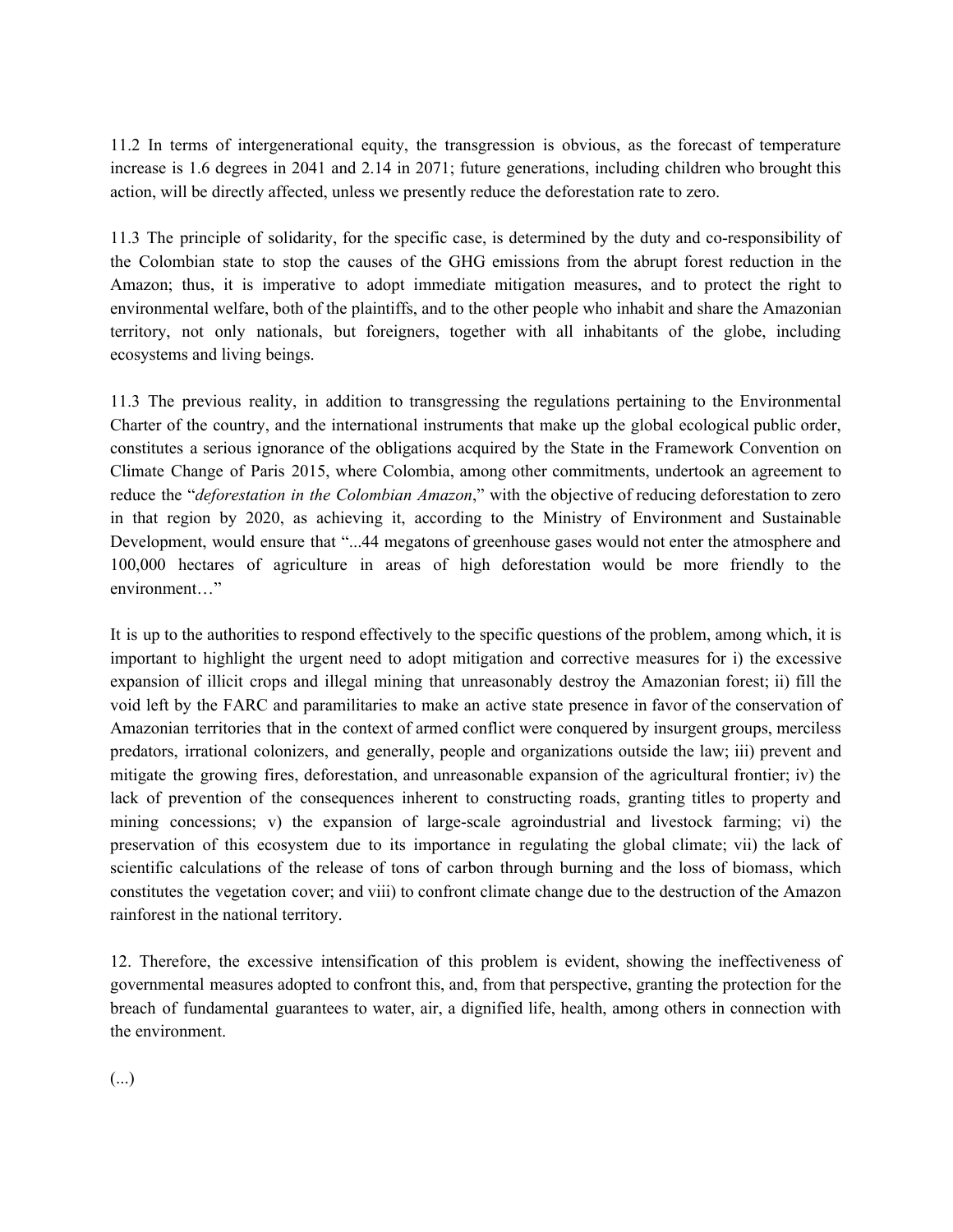13. It is clear that despite several international commitments, legislation, and jurisprudence on the subject, the Colombian State has not efficiently tackled the problem of deforestation in the Amazon.

(.…)

p. 42

In this way, the aforementioned environmental authorities are not fulfilling their duty to evaluate, control, and monitor natural resources, nor to impose and implement sanctions in the case that there is a violation of environmental protection norms in their jurisdiction, despite being able to request help from other national and local agencies in order to protect natural resources in the case they lack sufficient resources

13.2 (….)The deforestation in natural national parks is proof of the negligence in fulfilling the legal functions assigned to the Natural National Parks of Colombia (...)

# *(Further discusses the negligence of municipalities in the Amazon)*

p.45

14. Therefore, in order to protect this ecosystem vital for our global future, just as the Constitutional Court declared the Atrato river, the Colombian Amazon is recognized as a "subject of rights," entitled to protection, conservation, maintenance and restoration led by the State and the territorial agencies.

Consequently, we grant the relief, and order the Presidency of the Republic, the Ministry of Environment and Sustainable Development, and the Ministry of Agriculture and Rural Development, in coordination with the actors of the National Environmental System and the participation of the plaintiffs, the affected communities, and the interested population in general, to formulate a short, medium, and long term action plan within the next four (4) months from today's notice, to counteract the rate of deforestation in the Amazon, tackling climate change impacts.

This plan will aim to mitigate the early deforestation warnings issued by the IDEAM.

Likewise, the Presidency of the Republic, the Ministry of Environment and Sustainable Development, and the Ministry of Agriculture and Rural Development, will be ordered to formulate within the next five months following today's notice, with the active participation of the plaintiffs, the affected communities, scientific organizations or environmental research groups, and the interested population in general, the construction of an "i**ntergenerational pact for the life of the Colombian Amazon - PIVAC**" to adopt measures aimed at reducing deforestation to zero and greenhouse gas emissions, and has national, regional, and local implementation strategies of a preventative, mandatory, corrective, and pedagogical nature, directed towards climate change adaptation.

Also, all the municipalities of the Colombian Amazon, within the next five months following today's notice, are compelled to update and implement the Land Management Plans, and when relevant, include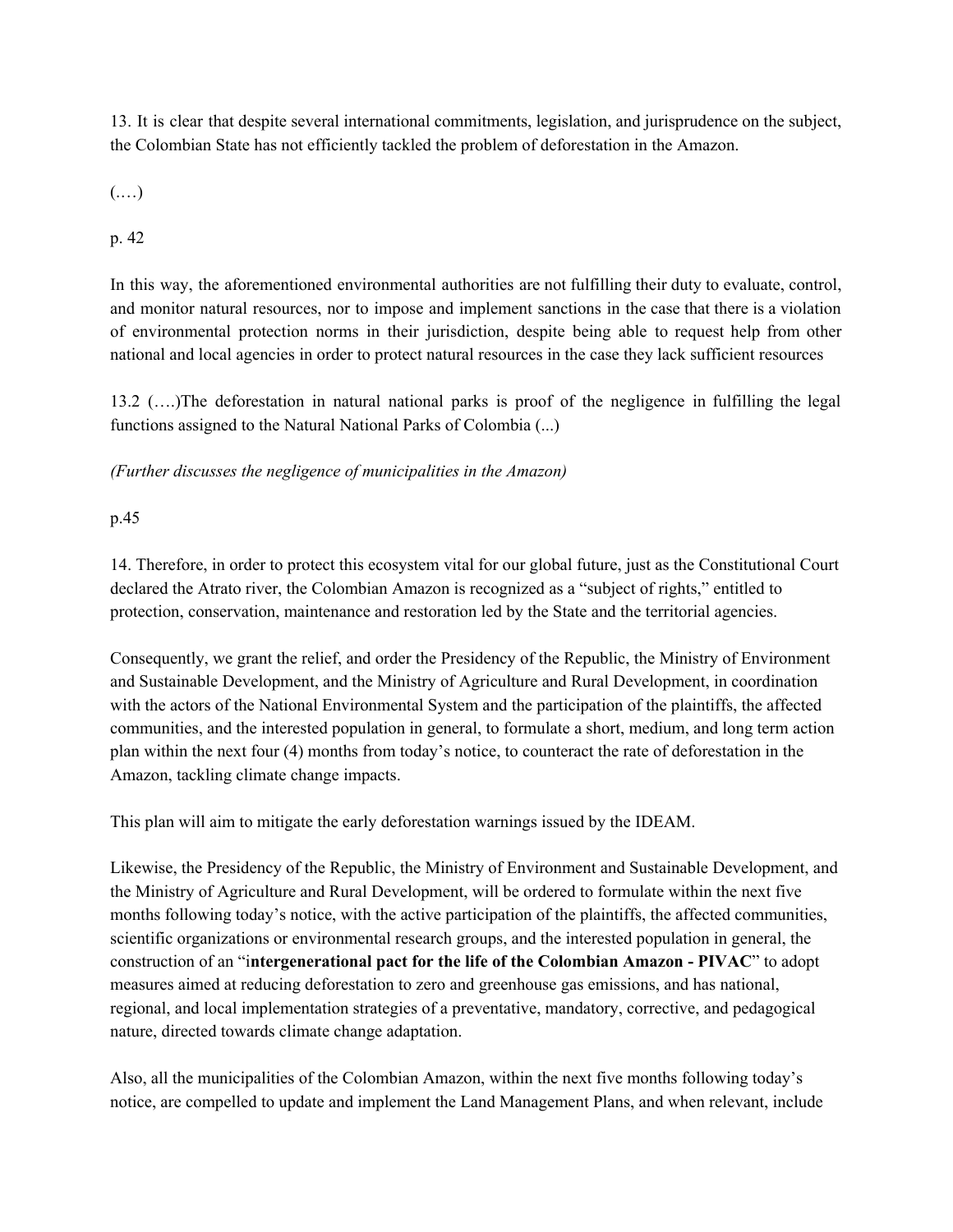an action plan to reduce deforestation to zero in its territory, which should encompass preventative, mandatory, corrective, and pedagogical measurable strategies, oriented towards climate change adaptation.

The Corporation for the Sustainable Development of the South of the Amazon - Corpoamazonia, the Corporation for the Sustainable Development of the North and the East of the Amazon -CDA, and the Corporation for the Sustainable Development of the Special Management Area La Macarena - Cormacarena will be ordered, within the next five months following today's notice and regarding its jurisdiction, an action plan that counteracts through police, judicial, or administrative measures, the deforestation problems reported by the IDEAM.

In addition, within their duties, the defendants will have to, in the forty-eight hours following the completion of this ruling, increase actions tending to mitigate deforestation while carrying out the modifications contained in the aforementioned mandate. Within the responsibilities assigned, they must urgently present the complaints before the corresponding administrative and judicial entities.

## **3. DECISION**

In merit of the above, the Supreme Court of Justice, in a CIvil Appeals Court, administering justice in the name of the Republic and by authority of the Constitution and the Law,

## **RESOLVES:**

**FIRST, REVOKE** the sentence filed on the date and place mentioned before, and instead, grant the protection requested.

Consequently, it **ORDERS** that the Presidency of the Republic, the Ministry of Environment and Sustainable Development, and the Ministry of Agriculture and Rural Development, in coordination with the actors of the National Environmental System and the participation of the plaintiffs, the affected communities and interested population in general, to formulate a short, medium, and long term action plan within the next four (4) months from today's notice, to counteract the deforestation rate in the Amazon, tackling climate change impacts.

This plan will aim to mitigate the early deforestation warnings issued by the IDEAM.

Similarly, it **ORDERS** the Presidency of the Republic, the Ministry of Environment and Sustainable Development, and the Ministry of Agriculture and Rural Development, to formulate in the five (5) following months from today's notice, with the active participation of the plaintiffs, affected communities, scientific organizations or environmental research groups, and interested population in general, the construction of an "**intergenerational pact for the life of the Colombian Amazon - PIVAC**," to adopt measures aimed at reducing deforestation to zero and greenhouse gas emissions, and has national, regional